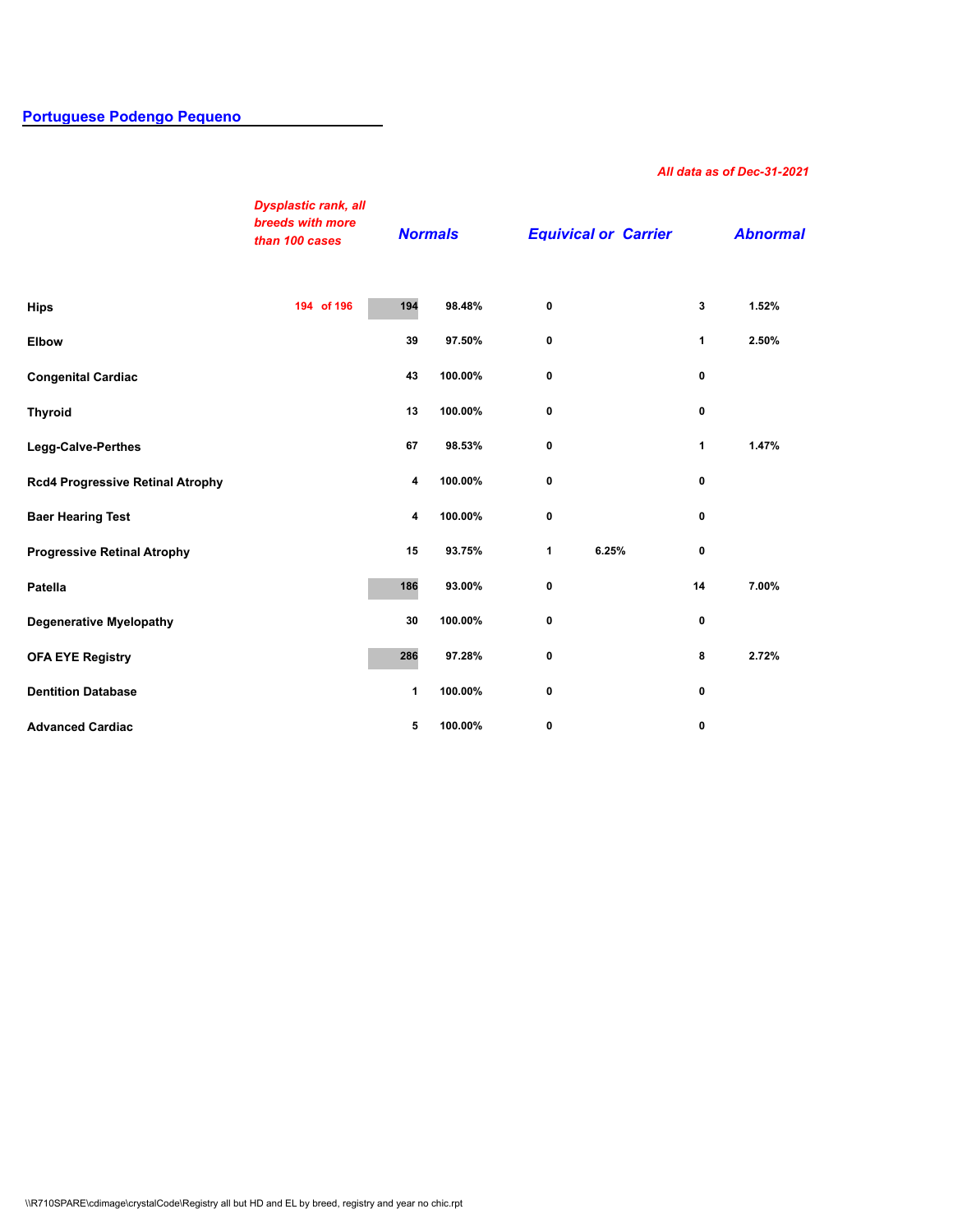## *Percent submitted to the open registry*

|               | <b>Hips</b>                |                                          |                                    |                                     |                   |                               |                          |                     |
|---------------|----------------------------|------------------------------------------|------------------------------------|-------------------------------------|-------------------|-------------------------------|--------------------------|---------------------|
|               |                            | Report year <b>Cases</b> Excellent<br>0/ | Good<br>$O_{\angle}$               | <b>Fair</b> Borderline<br>O/        | $O_{\mathcal{L}}$ | <b>Mild</b><br>$O_{\angle}$   | Moderate<br>$O_{\angle}$ | <b>Severe</b><br>O/ |
| 2008          | 9                          | $\sim$ 1                                 | 6                                  | $\Omega$                            | $\mathbf 0$       | $\sim$ 1                      | $\overline{1}$           | $\Omega$            |
|               | 33.33%                     | 11.11%                                   | 66.67%                             |                                     |                   | 11.11%                        | 11.11%                   |                     |
| 2009          | 8<br>12.50%                | $\overline{\phantom{a}}$ 1<br>12.50%     | $\overline{6}$<br>75.00%           | $\overline{1}$<br>12.50%            | $\Omega$          | $\Omega$                      | $\Omega$                 | $\Omega$            |
| 2010          | 9<br>11.11%                | $6\phantom{1}$<br>66.67%                 | $\overline{\mathbf{3}}$<br>33.33%  | $\Omega$                            | $\Omega$          | $\Omega$                      | $\Omega$                 | $\Omega$            |
| 2011          | $\overline{10}$<br>10.00%  | 3<br>30.00%                              | $\overline{7}$<br>70.00%           | $\Omega$                            | $\Omega$          | $\mathbf 0$                   | $\mathbf 0$              | $\mathbf 0$         |
| 2012          | $\overline{16}$            | 3<br>18.75%                              | $\overline{12}$<br>75.00%          | $\overline{1}$<br>6.25%             | $\mathbf 0$       | $\mathbf 0$                   | $\mathbf 0$              | 0                   |
| 2013          | 68.75%<br>$\overline{5}$   | $\sim$ 1<br>20.00%                       | $\overline{\mathbf{3}}$<br>60.00%  | $\overline{1}$<br>20.00%            | $\mathbf 0$       | $\mathbf 0$                   | $\mathbf 0$              | $\Omega$            |
| 2014          | 60.00%<br>29               | 13<br>44.83%                             | 15<br>51.72%                       | $\overline{1}$<br>3.45%             | $\mathbf 0$       | $\mathbf 0$                   | $\mathbf 0$              | $\mathbf{0}$        |
| 2015          | 55.17%<br>$\overline{13}$  | $\overline{4}$<br>30.77%                 | $\overline{9}$<br>69.23%           | $\mathbf 0$                         | $\Omega$          | $\mathbf 0$                   | $\mathbf 0$              | $\mathbf 0$         |
| 2016          | 15.38%<br>$\overline{15}$  | $\overline{\phantom{a}}$ 3<br>20.00%     | 10<br>66.67%                       | $\overline{1}$<br>6.67%             | $\mathbf 0$       | $\mathbf 0$                   | $\overline{1}$<br>6.67%  | $\mathbf 0$         |
| 2017          | 53.33%<br>$\overline{15}$  | $\overline{4}$<br>26.67%                 | 11<br>73.33%                       | $\Omega$                            | $\mathbf 0$       | $\mathbf 0$                   | $\Omega$                 | $\mathbf{0}$        |
| 2018          | 40.00%<br>29               | 9<br>31.03%                              | 20<br>68.97%                       | $\Omega$                            | $\mathbf{0}$      | $\mathbf 0$                   | $\Omega$                 | $\mathbf{0}$        |
| 2019          | 41.38%<br>$\overline{14}$  | 9<br>64.29%                              | $\overline{5}$<br>35.71%           | $\Omega$                            | $\mathbf 0$       | $\mathbf 0$                   | $\mathbf 0$              | $\mathbf{0}$        |
| 2020          | 42.86%<br>$\overline{13}$  | $\overline{5}$<br>38.46%                 | $\overline{\phantom{a}}$<br>61.54% | $\mathbf 0$                         | $\mathbf 0$       | $\mathbf 0$                   | $\mathsf{O}\xspace$      | $\mathbf 0$         |
| 2021          | 38.46%<br>$\overline{12}$  | $\overline{4}$<br>33.33%                 | $\overline{7}$<br>58.33%           | $\overline{1}$<br>8.33%             | $\Omega$          | $\Omega$                      | $\Omega$                 | $\Omega$            |
| <b>Totals</b> | 41.67%<br>$\overline{197}$ | 66<br>33.50%                             | 122<br>61.93%                      | $\overline{\phantom{a}}$ 6<br>3.05% | $\mathbf 0$       | $\blacktriangleleft$<br>0.51% | $\overline{2}$<br>1.02%  | 0                   |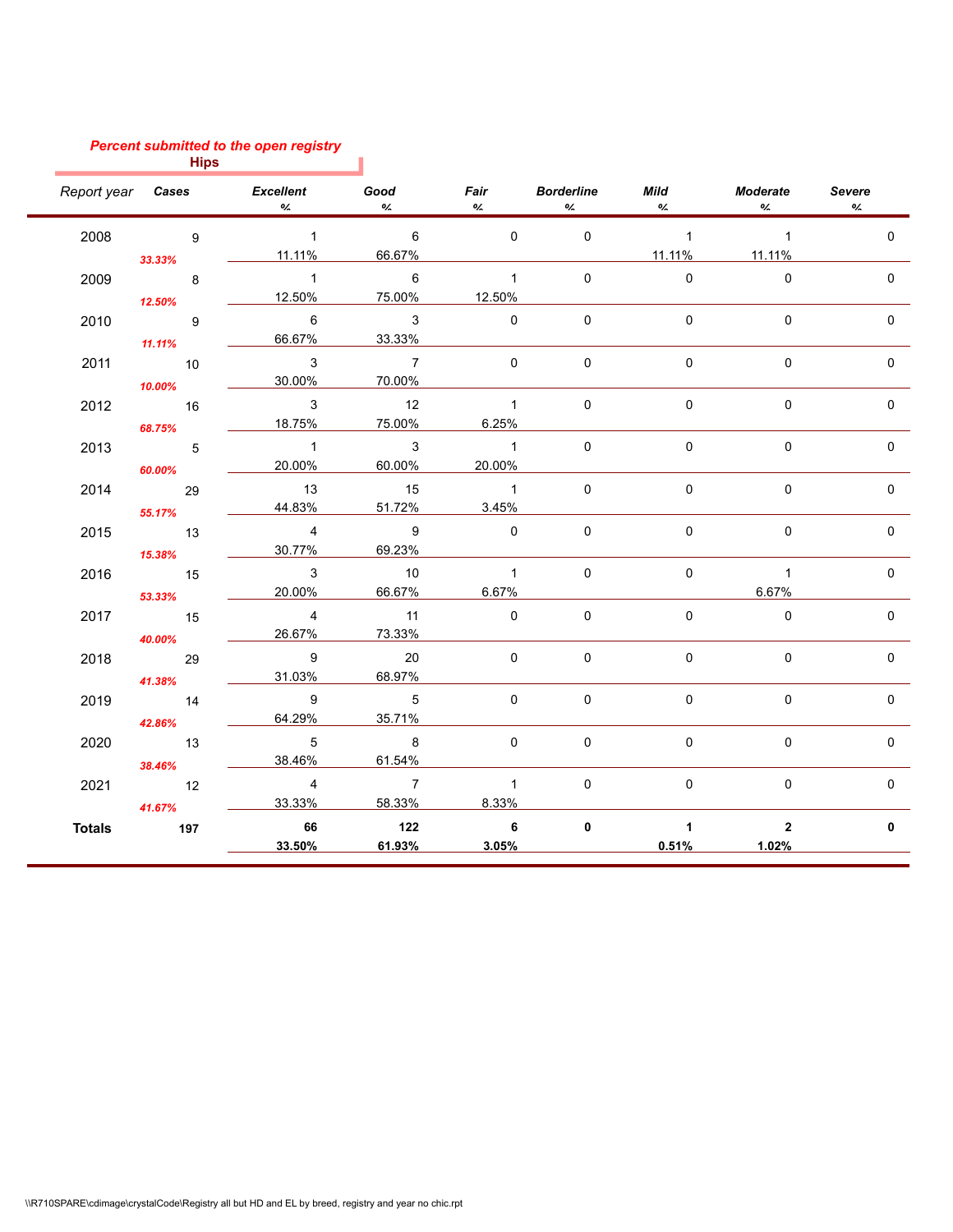|               | <b>Elbow</b>   |                                                                                                                                                                                                                                                                                                                                                                                                                                                                                                                                                                                                                                                                                                       |                                                                                                                                                                                                                                                                                                                                                                                                                                                                                                                                                                                                                                                                                                 |                                                                                                                                                                                                                                                                                                                                                                                                                                                                                                                                                                                                                                                                                                 |              |                                                                                                                                                                                                                                                                                                                                                                                                                                                                                                                                                                                                                                                                                                           |  |
|---------------|----------------|-------------------------------------------------------------------------------------------------------------------------------------------------------------------------------------------------------------------------------------------------------------------------------------------------------------------------------------------------------------------------------------------------------------------------------------------------------------------------------------------------------------------------------------------------------------------------------------------------------------------------------------------------------------------------------------------------------|-------------------------------------------------------------------------------------------------------------------------------------------------------------------------------------------------------------------------------------------------------------------------------------------------------------------------------------------------------------------------------------------------------------------------------------------------------------------------------------------------------------------------------------------------------------------------------------------------------------------------------------------------------------------------------------------------|-------------------------------------------------------------------------------------------------------------------------------------------------------------------------------------------------------------------------------------------------------------------------------------------------------------------------------------------------------------------------------------------------------------------------------------------------------------------------------------------------------------------------------------------------------------------------------------------------------------------------------------------------------------------------------------------------|--------------|-----------------------------------------------------------------------------------------------------------------------------------------------------------------------------------------------------------------------------------------------------------------------------------------------------------------------------------------------------------------------------------------------------------------------------------------------------------------------------------------------------------------------------------------------------------------------------------------------------------------------------------------------------------------------------------------------------------|--|
| Report Year   | Cases          | <b>Normal</b><br>$% \mathcal{B} \rightarrow \mathcal{B} \rightarrow \mathcal{B} \rightarrow \mathcal{B} \rightarrow \mathcal{B} \rightarrow \mathcal{B} \rightarrow \mathcal{B} \rightarrow \mathcal{B} \rightarrow \mathcal{B} \rightarrow \mathcal{B} \rightarrow \mathcal{B} \rightarrow \mathcal{B} \rightarrow \mathcal{B} \rightarrow \mathcal{B} \rightarrow \mathcal{B} \rightarrow \mathcal{B} \rightarrow \mathcal{B} \rightarrow \mathcal{B} \rightarrow \mathcal{B} \rightarrow \mathcal{B} \rightarrow \mathcal{B} \rightarrow \mathcal{B} \rightarrow \mathcal{B} \rightarrow \mathcal{B} \rightarrow \mathcal{B} \rightarrow \mathcal{B} \rightarrow \mathcal{B} \rightarrow \mathcal$ | Grade 1<br>$% \mathcal{B} \rightarrow \mathcal{B} \rightarrow \mathcal{B} \rightarrow \mathcal{B} \rightarrow \mathcal{B} \rightarrow \mathcal{B} \rightarrow \mathcal{B} \rightarrow \mathcal{B} \rightarrow \mathcal{B} \rightarrow \mathcal{B} \rightarrow \mathcal{B} \rightarrow \mathcal{B} \rightarrow \mathcal{B} \rightarrow \mathcal{B} \rightarrow \mathcal{B} \rightarrow \mathcal{B} \rightarrow \mathcal{B} \rightarrow \mathcal{B} \rightarrow \mathcal{B} \rightarrow \mathcal{B} \rightarrow \mathcal{B} \rightarrow \mathcal{B} \rightarrow \mathcal{B} \rightarrow \mathcal{B} \rightarrow \mathcal{B} \rightarrow \mathcal{B} \rightarrow \mathcal{B} \rightarrow \mathcal$ | Grade 2<br>$% \mathcal{B} \rightarrow \mathcal{B} \rightarrow \mathcal{B} \rightarrow \mathcal{B} \rightarrow \mathcal{B} \rightarrow \mathcal{B} \rightarrow \mathcal{B} \rightarrow \mathcal{B} \rightarrow \mathcal{B} \rightarrow \mathcal{B} \rightarrow \mathcal{B} \rightarrow \mathcal{B} \rightarrow \mathcal{B} \rightarrow \mathcal{B} \rightarrow \mathcal{B} \rightarrow \mathcal{B} \rightarrow \mathcal{B} \rightarrow \mathcal{B} \rightarrow \mathcal{B} \rightarrow \mathcal{B} \rightarrow \mathcal{B} \rightarrow \mathcal{B} \rightarrow \mathcal{B} \rightarrow \mathcal{B} \rightarrow \mathcal{B} \rightarrow \mathcal{B} \rightarrow \mathcal{B} \rightarrow \mathcal$ | Grade 3<br>% | <b>Borderline</b><br>$% \mathcal{B} \rightarrow \mathcal{B} \rightarrow \mathcal{B} \rightarrow \mathcal{B} \rightarrow \mathcal{B} \rightarrow \mathcal{B} \rightarrow \mathcal{B} \rightarrow \mathcal{B} \rightarrow \mathcal{B} \rightarrow \mathcal{B} \rightarrow \mathcal{B} \rightarrow \mathcal{B} \rightarrow \mathcal{B} \rightarrow \mathcal{B} \rightarrow \mathcal{B} \rightarrow \mathcal{B} \rightarrow \mathcal{B} \rightarrow \mathcal{B} \rightarrow \mathcal{B} \rightarrow \mathcal{B} \rightarrow \mathcal{B} \rightarrow \mathcal{B} \rightarrow \mathcal{B} \rightarrow \mathcal{B} \rightarrow \mathcal{B} \rightarrow \mathcal{B} \rightarrow \mathcal{B} \rightarrow \mathcal$ |  |
| 2008          | $\mathbf{3}$   | $\mathbf{3}$<br>100.00%                                                                                                                                                                                                                                                                                                                                                                                                                                                                                                                                                                                                                                                                               |                                                                                                                                                                                                                                                                                                                                                                                                                                                                                                                                                                                                                                                                                                 |                                                                                                                                                                                                                                                                                                                                                                                                                                                                                                                                                                                                                                                                                                 |              |                                                                                                                                                                                                                                                                                                                                                                                                                                                                                                                                                                                                                                                                                                           |  |
| 2010          | $\sqrt{5}$     | $\overline{5}$<br>100.00%                                                                                                                                                                                                                                                                                                                                                                                                                                                                                                                                                                                                                                                                             |                                                                                                                                                                                                                                                                                                                                                                                                                                                                                                                                                                                                                                                                                                 |                                                                                                                                                                                                                                                                                                                                                                                                                                                                                                                                                                                                                                                                                                 |              |                                                                                                                                                                                                                                                                                                                                                                                                                                                                                                                                                                                                                                                                                                           |  |
| 2011          | $\mathbf{1}$   | $\overline{\phantom{a}}$<br>100.00%                                                                                                                                                                                                                                                                                                                                                                                                                                                                                                                                                                                                                                                                   |                                                                                                                                                                                                                                                                                                                                                                                                                                                                                                                                                                                                                                                                                                 |                                                                                                                                                                                                                                                                                                                                                                                                                                                                                                                                                                                                                                                                                                 |              |                                                                                                                                                                                                                                                                                                                                                                                                                                                                                                                                                                                                                                                                                                           |  |
| 2012          | $\mathbf{1}$   | $\overline{1}$<br>100.00%                                                                                                                                                                                                                                                                                                                                                                                                                                                                                                                                                                                                                                                                             |                                                                                                                                                                                                                                                                                                                                                                                                                                                                                                                                                                                                                                                                                                 |                                                                                                                                                                                                                                                                                                                                                                                                                                                                                                                                                                                                                                                                                                 |              |                                                                                                                                                                                                                                                                                                                                                                                                                                                                                                                                                                                                                                                                                                           |  |
| 2014          | $\mathbf{1}$   | $\overline{\phantom{a}}$ 1<br>100.00%                                                                                                                                                                                                                                                                                                                                                                                                                                                                                                                                                                                                                                                                 |                                                                                                                                                                                                                                                                                                                                                                                                                                                                                                                                                                                                                                                                                                 |                                                                                                                                                                                                                                                                                                                                                                                                                                                                                                                                                                                                                                                                                                 |              |                                                                                                                                                                                                                                                                                                                                                                                                                                                                                                                                                                                                                                                                                                           |  |
| 2015          | $\overline{4}$ | $\overline{4}$<br>100.00%                                                                                                                                                                                                                                                                                                                                                                                                                                                                                                                                                                                                                                                                             |                                                                                                                                                                                                                                                                                                                                                                                                                                                                                                                                                                                                                                                                                                 |                                                                                                                                                                                                                                                                                                                                                                                                                                                                                                                                                                                                                                                                                                 |              |                                                                                                                                                                                                                                                                                                                                                                                                                                                                                                                                                                                                                                                                                                           |  |
| 2016          | $\mathbf{3}$   | $\mathbf{3}$<br>100.00%                                                                                                                                                                                                                                                                                                                                                                                                                                                                                                                                                                                                                                                                               |                                                                                                                                                                                                                                                                                                                                                                                                                                                                                                                                                                                                                                                                                                 |                                                                                                                                                                                                                                                                                                                                                                                                                                                                                                                                                                                                                                                                                                 |              |                                                                                                                                                                                                                                                                                                                                                                                                                                                                                                                                                                                                                                                                                                           |  |
| 2017          | $\mathbf{1}$   | $\sim$ 1<br>100.00%                                                                                                                                                                                                                                                                                                                                                                                                                                                                                                                                                                                                                                                                                   |                                                                                                                                                                                                                                                                                                                                                                                                                                                                                                                                                                                                                                                                                                 |                                                                                                                                                                                                                                                                                                                                                                                                                                                                                                                                                                                                                                                                                                 |              |                                                                                                                                                                                                                                                                                                                                                                                                                                                                                                                                                                                                                                                                                                           |  |
| 2018          | 13             | 13<br>100.00%                                                                                                                                                                                                                                                                                                                                                                                                                                                                                                                                                                                                                                                                                         |                                                                                                                                                                                                                                                                                                                                                                                                                                                                                                                                                                                                                                                                                                 |                                                                                                                                                                                                                                                                                                                                                                                                                                                                                                                                                                                                                                                                                                 |              |                                                                                                                                                                                                                                                                                                                                                                                                                                                                                                                                                                                                                                                                                                           |  |
| 2019          | $\overline{4}$ | $\mathbf{3}$<br>75.00%                                                                                                                                                                                                                                                                                                                                                                                                                                                                                                                                                                                                                                                                                | $\mathbf{1}$<br>25.00%                                                                                                                                                                                                                                                                                                                                                                                                                                                                                                                                                                                                                                                                          |                                                                                                                                                                                                                                                                                                                                                                                                                                                                                                                                                                                                                                                                                                 |              |                                                                                                                                                                                                                                                                                                                                                                                                                                                                                                                                                                                                                                                                                                           |  |
| 2020          | $\overline{2}$ | $\overline{2}$<br>100.00%                                                                                                                                                                                                                                                                                                                                                                                                                                                                                                                                                                                                                                                                             |                                                                                                                                                                                                                                                                                                                                                                                                                                                                                                                                                                                                                                                                                                 |                                                                                                                                                                                                                                                                                                                                                                                                                                                                                                                                                                                                                                                                                                 |              |                                                                                                                                                                                                                                                                                                                                                                                                                                                                                                                                                                                                                                                                                                           |  |
| 2021          | $\overline{2}$ | $\overline{2}$<br>100.00%                                                                                                                                                                                                                                                                                                                                                                                                                                                                                                                                                                                                                                                                             |                                                                                                                                                                                                                                                                                                                                                                                                                                                                                                                                                                                                                                                                                                 |                                                                                                                                                                                                                                                                                                                                                                                                                                                                                                                                                                                                                                                                                                 |              |                                                                                                                                                                                                                                                                                                                                                                                                                                                                                                                                                                                                                                                                                                           |  |
| <b>Totals</b> | 40             | 39<br>97.50%                                                                                                                                                                                                                                                                                                                                                                                                                                                                                                                                                                                                                                                                                          | $\blacktriangleleft$<br>2.50%                                                                                                                                                                                                                                                                                                                                                                                                                                                                                                                                                                                                                                                                   |                                                                                                                                                                                                                                                                                                                                                                                                                                                                                                                                                                                                                                                                                                 |              |                                                                                                                                                                                                                                                                                                                                                                                                                                                                                                                                                                                                                                                                                                           |  |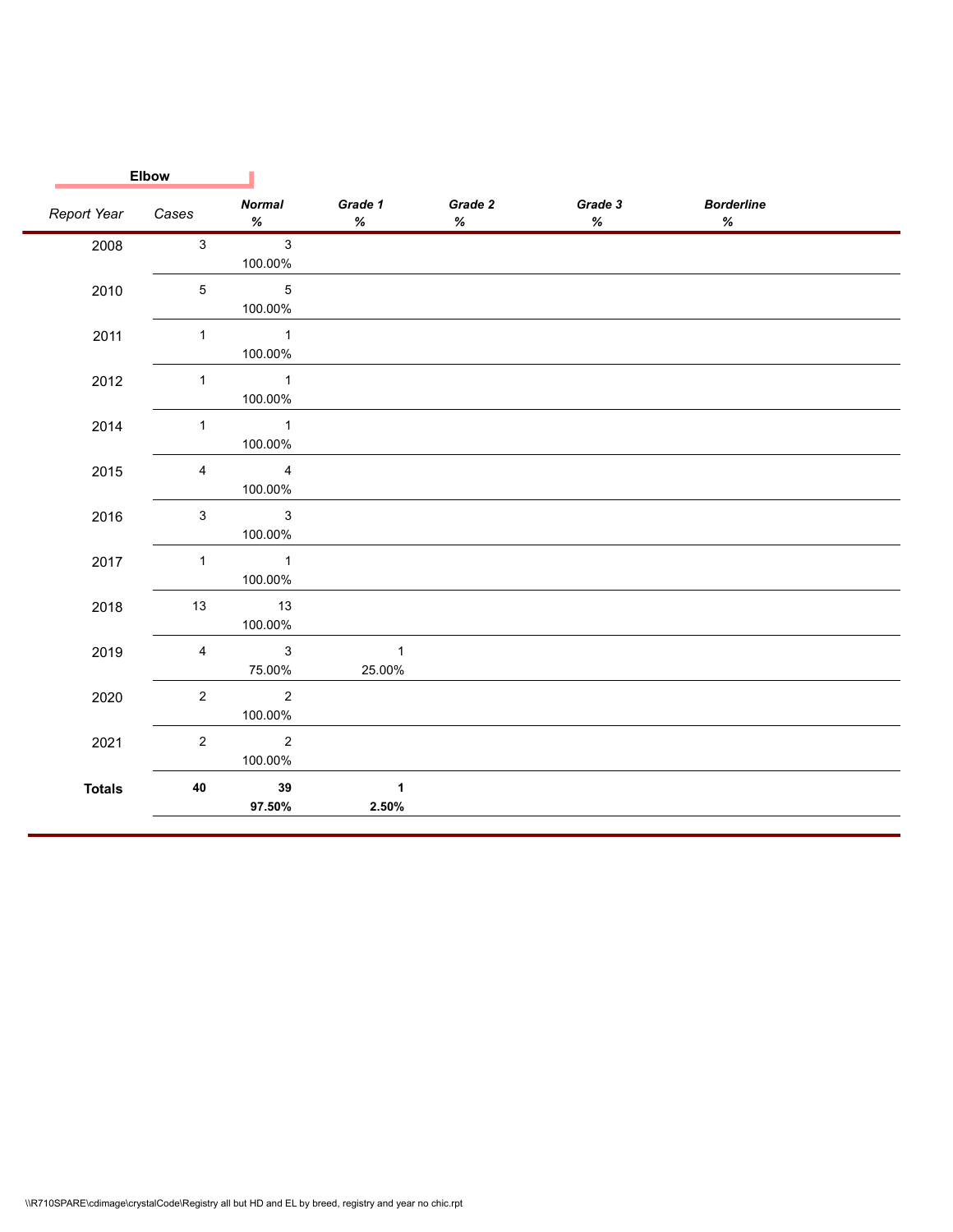|                                    | <b>Advanced Cardiac</b>        |                |          |                 |            |           |             |
|------------------------------------|--------------------------------|----------------|----------|-----------------|------------|-----------|-------------|
| Report year                        | Cases                          | Normal         | % Normal | Abnormal        | % Abnormal | Equivocal | % Equivocal |
| Portuguese Podengo Pequeno         |                                |                |          |                 |            |           |             |
| 2017                               | $\mathbf{1}$                   | $\mathbf{1}$   | 100.0    |                 |            |           |             |
| 2018                               | 3                              | 3              | 100.0    |                 |            |           |             |
| 2019                               | 1                              | $\mathbf{1}$   | 100.0    |                 |            |           |             |
| <b>Totals</b>                      | 5                              | 5              | 100.0    |                 |            |           |             |
|                                    |                                |                |          |                 |            |           |             |
|                                    | <b>Baer Hearing Test</b>       |                |          |                 |            |           |             |
| Report year                        | Cases                          | Normal         | % Normal | Abnormal        | % Abnormal | Equivocal | % Equivocal |
| Portuguese Podengo Pequeno         |                                |                |          |                 |            |           |             |
| 2008                               | 4                              | 4              | 100.0    |                 |            |           |             |
| <b>Totals</b>                      | 4                              | 4              | 100.0    |                 |            |           |             |
|                                    | <b>Congenital Cardiac</b>      |                |          |                 |            |           |             |
|                                    |                                |                |          |                 |            |           |             |
| Report year                        | Cases                          | Normal         | % Normal | Abnormal        | % Abnormal | Equivocal | % Equivocal |
| Portuguese Podengo Pequeno         |                                |                |          |                 |            |           |             |
| 2008                               | 3                              | 3              | 100.0    |                 |            |           |             |
| 2009                               | $\mathbf{1}$                   | $\mathbf{1}$   | 100.0    |                 |            |           |             |
| 2010                               | 5                              | $\mathbf 5$    | 100.0    |                 |            |           |             |
| 2011                               | $\overline{7}$                 | $\overline{7}$ | 100.0    |                 |            |           |             |
| 2012                               | 4                              | 4              | 100.0    |                 |            |           |             |
| 2013                               | 6                              | $\,6\,$        | 100.0    |                 |            |           |             |
| 2014                               | $10$                           | $10$           | 100.0    |                 |            |           |             |
| 2015                               | $\mathbf{1}$                   | $\mathbf{1}$   | 100.0    |                 |            |           |             |
| 2016                               | $\overline{c}$                 | $\sqrt{2}$     | 100.0    |                 |            |           |             |
| 2017                               | 3                              | 3              | 100.0    |                 |            |           |             |
| <b>Totals</b>                      | 42                             | 42             | 100.0    |                 |            |           |             |
|                                    | <b>Degenerative Myelopathy</b> |                |          |                 |            |           |             |
|                                    |                                |                |          |                 |            |           |             |
| Report year                        | <b>Cases</b>                   | Normal         | % Normal | <b>Abnormal</b> | % Abnormal | Carrier   | % Carrier   |
| Portuguese Podengo Pequeno<br>2016 | 11                             | 11             | 100.0    |                 |            |           |             |
| 2017                               | 6                              | $\,6\,$        | 100.0    |                 |            |           |             |
| 2019                               | $10\,$                         | $10\,$         | 100.0    |                 |            |           |             |
| 2021                               | 3                              | 3              | 100.0    |                 |            |           |             |
| <b>Totals</b>                      | 30                             | 30             | 100.0    |                 |            |           |             |
|                                    |                                |                |          |                 |            |           |             |
|                                    | <b>Dentition Database</b>      |                |          |                 |            |           |             |
| Report year                        | Cases                          | Normal         | % Normal | <b>Abnormal</b> | % Abnormal | Carrier   | % Carrier   |
| Portuguese Podengo Pequeno         |                                |                |          |                 |            |           |             |
| 2014                               | 1                              | 1              | 100.0    |                 |            |           |             |
| <b>Totals</b>                      | 1                              | 1              | 100.0    |                 |            |           |             |
|                                    |                                |                |          |                 |            |           |             |

\\R710SPARE\cdimage\crystalCode\Registry all but HD and EL by breed, registry and year no chic.rpt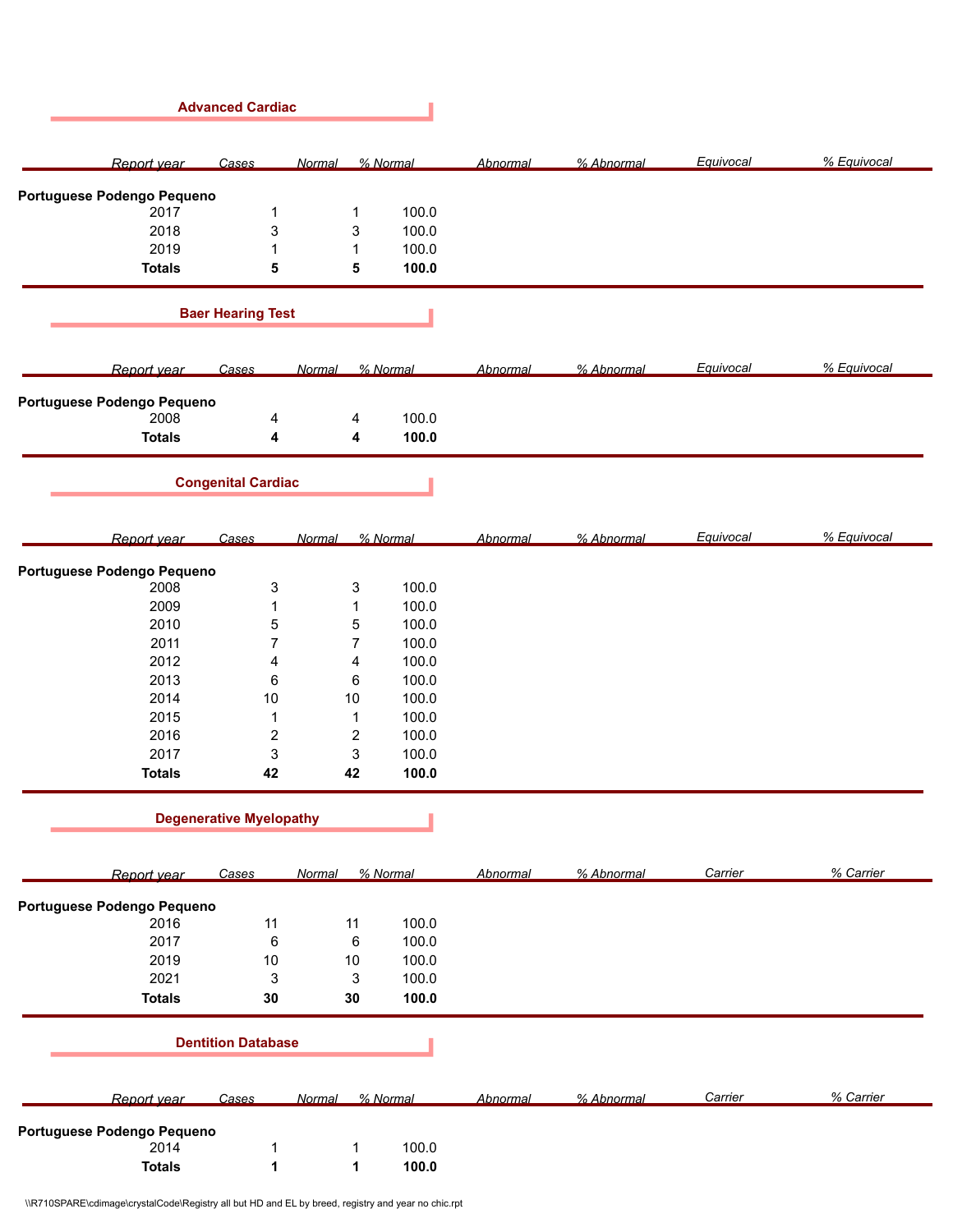|                            | <b>Eyes</b>               |                         |          |                         |            |                         |                |
|----------------------------|---------------------------|-------------------------|----------|-------------------------|------------|-------------------------|----------------|
|                            |                           |                         |          |                         |            |                         |                |
| Report year                | Cases                     | Normal                  | % Normal | <b>Abnormal</b>         | % Abnormal | Breeder opt.            | % Breeder opt. |
| Portuguese Podengo Pequeno |                           |                         |          |                         |            |                         |                |
| 2012                       | $\overline{7}$            | $\overline{7}$          | 100.0    |                         |            |                         |                |
| 2013                       | 13                        | 10                      | 76.9     |                         |            | 3                       | 23.1           |
| 2014                       | 19                        | 18                      | 94.7     |                         |            | 1                       | 5.3            |
| 2015                       | 76                        | 69                      | 90.8     | $\,$ 5 $\,$             | 6.6        | $\overline{\mathbf{c}}$ | 2.6            |
| 2016                       | 12                        | 10                      | 83.3     |                         |            | $\overline{\mathbf{c}}$ | 16.7           |
| 2017                       | 33                        | 31                      | 93.9     |                         |            | 2                       | 6.1            |
| 2018                       | 46                        | 40                      | 87.0     |                         | 2.2        |                         | 10.9           |
|                            |                           |                         |          | 1                       |            | 5                       |                |
| 2019                       | 46                        | 34                      | 73.9     | $\overline{c}$          | 4.4        | $10$                    | 21.7           |
| 2020                       | 20                        | 16                      | 80.0     |                         |            | 4                       | 20.0           |
| 2021                       | 22                        | 19                      | 86.4     |                         |            | 3                       | 13.6           |
| <b>Totals</b>              | 294                       | 254                     | 86.4     | 8                       | 2.7        | $32\,$                  | 10.9           |
|                            | <b>Legg-Calve-Perthes</b> |                         |          |                         |            |                         |                |
| Report year                | <b>Cases</b>              | Normal                  | % Normal | <b>Abnormal</b>         | % Abnormal | Carrier                 | % Carrier      |
|                            |                           |                         |          |                         |            |                         |                |
| Portuguese Podengo Pequeno |                           |                         |          |                         |            |                         |                |
| 2009                       | 3                         | 3                       | 100.0    |                         |            |                         |                |
| 2010                       | $\mathbf{1}$              | $\mathbf 1$             | 100.0    |                         |            |                         |                |
| 2011                       | 5                         | 5                       | 100.0    |                         |            |                         |                |
| 2012                       | 12                        | 12                      | 100.0    |                         |            |                         |                |
| 2013                       | $\boldsymbol{2}$          | $\overline{c}$          | 100.0    |                         |            |                         |                |
| 2014                       | $18$                      | $18$                    | 100.0    |                         |            |                         |                |
| 2015                       | $\overline{\mathbf{c}}$   | $\overline{\mathbf{c}}$ | 100.0    |                         |            |                         |                |
| 2016                       | 3                         | $\overline{c}$          | 66.7     | 1                       | 33.3       |                         |                |
| 2017                       | 6                         | 6                       | 100.0    |                         |            |                         |                |
| 2018                       | 8                         | 8                       | 100.0    |                         |            |                         |                |
| 2019                       |                           |                         |          |                         |            |                         |                |
|                            | 1                         | $\mathbf 1$             | 100.0    |                         |            |                         |                |
| 2020                       | $\overline{c}$            | $\overline{c}$          | 100.0    |                         |            |                         |                |
| 2021                       | 5                         | 5                       | 100.0    |                         |            |                         |                |
| <b>Totals</b>              | 68                        | 67                      | 98.5     | $\mathbf 1$             | 1.5        |                         |                |
|                            | <b>Patella</b>            |                         |          |                         |            |                         |                |
| Report year                | Cases                     | Normal                  | % Normal | <b>Abnormal</b>         | % Abnormal | Equivocal               | % Equivocal    |
| Portuguese Podengo Pequeno |                           |                         |          |                         |            |                         |                |
| 2008                       | $16\,$                    | $13$                    | 81.3     | 3                       | 18.8       |                         |                |
|                            |                           |                         |          |                         |            |                         |                |
| 2009                       | 8                         | 8                       | 100.0    |                         |            |                         |                |
| 2010                       | 5                         | 5                       | 100.0    |                         |            |                         |                |
| 2011                       | 9                         | 8                       | 88.9     | 1                       | 11.1       |                         |                |
| 2012                       | $20\,$                    | 19                      | 95.0     | $\mathbf 1$             | $5.0\,$    |                         |                |
| 2013                       | 8                         | $\bf 8$                 | 100.0    |                         |            |                         |                |
| 2014                       | 29                        | 27                      | 93.1     | $\overline{c}$          | $6.9\,$    |                         |                |
| 2015                       | $16\,$                    | $15\,$                  | 93.8     | 1                       | 6.3        |                         |                |
| 2016                       | 18                        | $17$                    | 94.4     | 1                       | $5.6\,$    |                         |                |
| 2017                       | 16                        | $15$                    | 93.8     | 1                       | $6.3\,$    |                         |                |
|                            |                           |                         |          |                         |            |                         |                |
| 2018                       | 21                        | $19$                    | 90.5     | $\overline{\mathbf{c}}$ | 9.5        |                         |                |
| 2019                       | 14                        | $13$                    | 92.9     | $\mathbf{1}$            | 7.1        |                         |                |